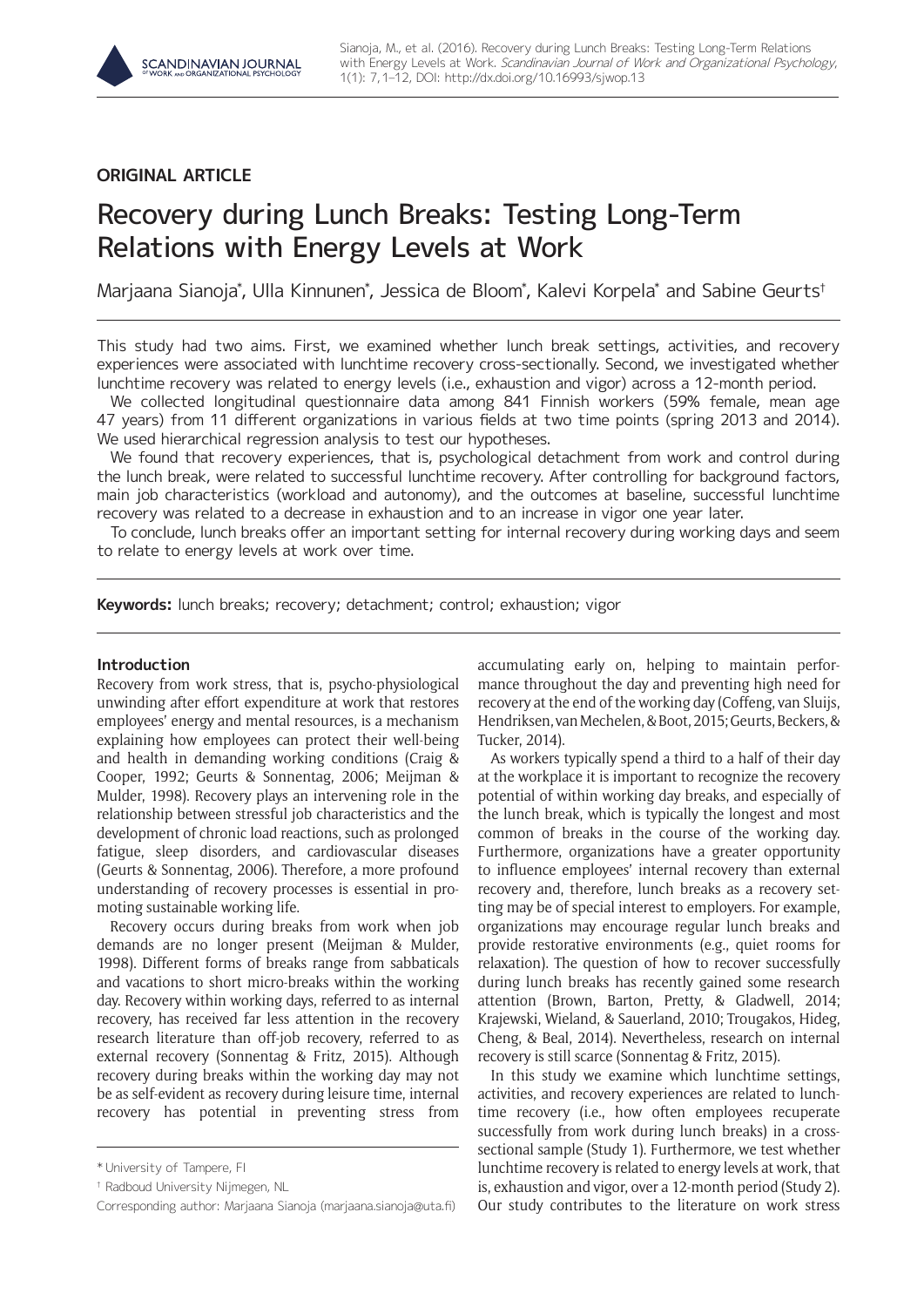recovery by extending the understanding of how to promote internal recovery and exploring its relation with maintaining energy at work. **Figure 1** presents the model of the study with hypothesized relationships.

# **Recovery during lunch break: Theoretical and empirical perspectives**

In the effort-recovery (E-R) model (Meijman & Mulder, 1998) recovery has been defined as a process of the psycho-biological system returning to its pre-stressor level. Recovery occurs when the demands causing strain are no longer present (Meijman & Mulder, 1998). When recovery is insufficient, an individual has to invest additional effort at work, which may cause strain and lead to accumulating strain reactions in the long term. Recovery therefore plays a significant role in counteracting strain caused by job demands and helps in maintaining well-being and energy at work.

Besides seeing recovery as a passive process (i.e., caused by mere absence of demands), active perspectives on recovery have also been introduced. According to conservation of resources (COR) theory (Hobfoll, 2002; Hobfoll, 1989), people are motivated to gain new resources and protect their existing resources. Resources are defined broadly as "objects, personal characteristics, conditions, or energies that are valued by the individual" (Hobfoll, 1989, p. 516). When resources are lost, threatened with loss, or new resources are not gained after effort investment, strain occurs. During breaks from work, people have the opportunity to engage in pleasant activities and to regain resources (e.g., energy and positive mood). Thus, to recover during a break, a break must ensure

absence of job demands and provide an opportunity for employees to regain valued resources (Hobfoll, 2002; Meijman & Mulder, 1998). This also implies that breaks should be regular and long enough to allow enough time for recovery.

Additionally, break location (the place where the break is spent), break activities, and experiences during the break may influence its recovery potential as they are closely related to the absence of job demands and opportunities for resource gain. These aspects have been argued (Sonnentag & Natter, 2004) and shown (Sonnentag & Fritz, 2015; Sonnentag & Zijlstra, 2006; van Hooff & Baas, 2013) to be of importance in terms of recovery during leisure time. Some of these (e.g., activities) have also been identified in earlier research as important aspects of internal recovery (see Sianoja, Kinnunen, De Bloom, & Korpela, 2015).

When looking at recovery research on where breaks are spent, a recent 5-day diary study found no difference between spending breaks inside or outside the office in terms of resource recovery (Hunter & Wu, 2016). However, in this study carried out among 95 university staff members, the outside condition also included different spaces inside the office building (e.g., a break room), which may not offer as beneficial conditions for detachment from work as spaces outside the office building (e.g., a café or restaurant). Other studies have been specifically interested in natural environments. According to an intervention study by Brown et al. (2014), spending one's lunchtime walking in a natural environment was beneficial in terms of improved mental health when compared to walking in built environments. Accordingly, this study suggests that



**Figure 1:** Model of the study.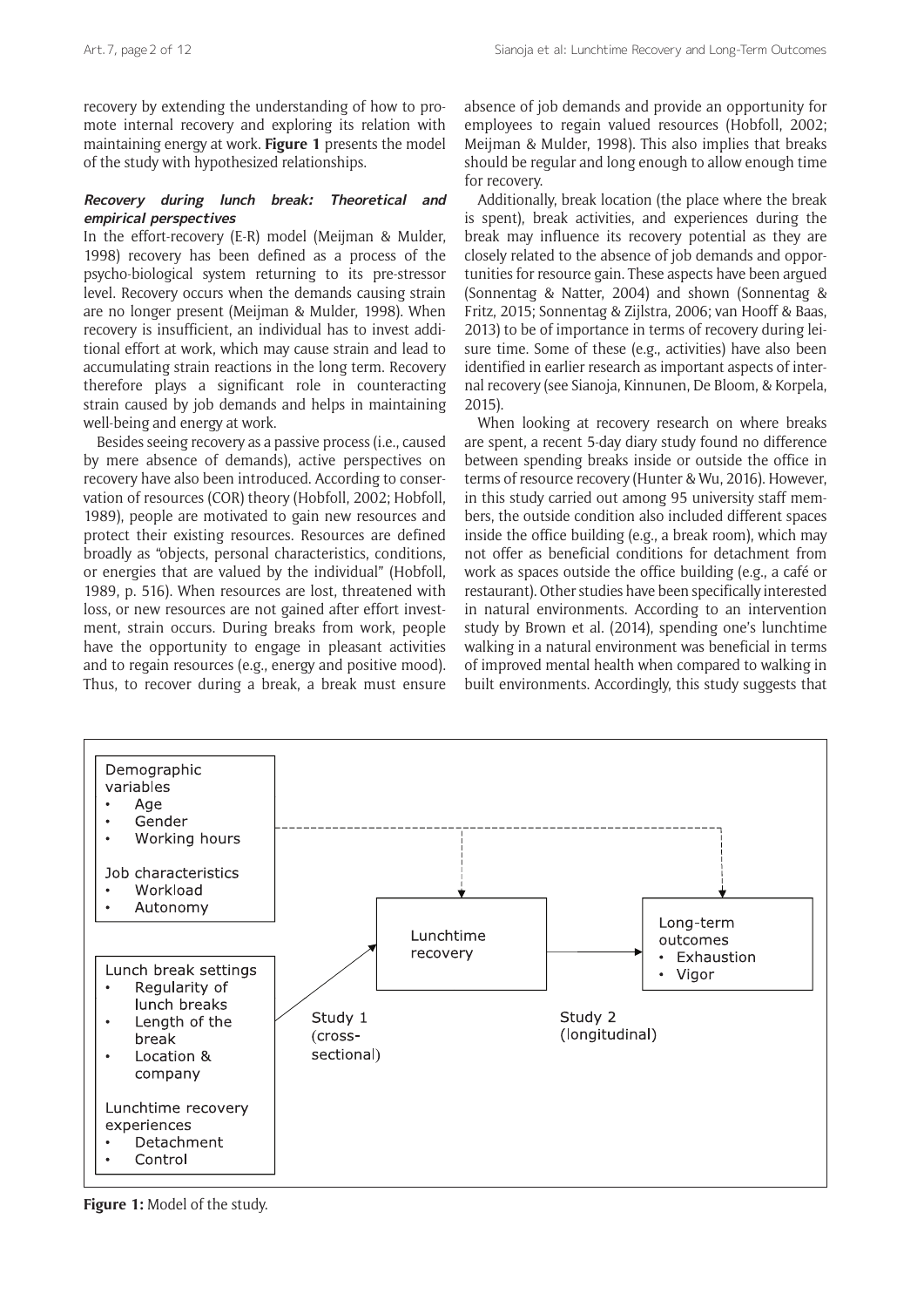break location may be significant in terms of recovery. To conclude, spending the lunch break outside the office building should, in theory, aid recovery, as it ensures better mental detachment from work offering a "change of scenery" where job demands are not present (e.g., Korpela, De Bloom, & Kinnunen, 2015).

 Concerning break activities, earlier studies on internal recovery have associated relaxing, physical, and social activities with positive recovery outcomes (Coffeng et al., 2015; Krajewski et al., 2010; Trougakos et al., 2014). Of these, we focused on social activities. Wendsche et al. (2014) showed that collective rest breaks (i.e., breaks including social activities) were associated with less turnover than breaks spent alone. In addition, a study by Trougakos et al. (2014) focusing on different lunch break activities revealed that social activities that were based on individuals' own choice, were conducive to recovery.

In sum, in addition to absence of job demands, as suggested by the E-R model, earlier research shows that recovery may be also enhanced by engaging in activities that enable resource replenishment, as suggested by the COR theory.

*Hypothesis 1:* a) Having lunch breaks regularly, b) having longer lunch breaks, c) spending lunch breaks outside the office building and d) spending lunch breaks with others are positively associated with recovery during lunch breaks.

Furthermore, it has been argued that a recovering break should promote recovery experiences (Coffeng et al., 2015; Trougakos et al., 2014). According to Sonnentag and Fritz (2007), there are four such mechanisms: psychological detachment, relaxation, mastery, and control. Of these, we examined detachment, that is, not thinking about work, and control, that is, getting to choose how to spend one's free time (e.g., lunch breaks). These two experiences were chosen as they have gained most support in earlier studies. In studies focusing on recovery during leisure time, detachment has been identified as a core recovery experience (Sonnentag & Fritz, 2015). Psychological detachment from work, in addition to physical detachment, is crucial, as continuing to think about job demands during breaks may result in strain (Sonnentag & Fritz, 2007). In fact, in a crosssectional study detachment during work breaks was connected to less need for recovery at the end of the day (Coffeng et al., 2015). Furthermore, autonomy (i.e., control) during lunch breaks has previously been linked to beneficial outcomes (Trougakos et al., 2014). More specifically, autonomy during lunch breaks was recognized as a moderator between lunch break activities and recovery outcomes: autonomy strengthened the positive effects of the activities. In addition, preferred work break activities have been associated with increased resources after the break (Hunter & Wu, 2016). Therefore break characteristics that enhance psychological detachment from work and allow control, may provide beneficial setting for recovery.

*Hypothesis 2:* Recovery experiences (detachment and control) during lunch breaks are positively associated with recovery during lunch breaks.

# **Long-term associations between lunchtime recovery and energy levels at work**

As long-term outcomes of recovery we focused on energy, specifically on exhaustion and vigor at work. According to the E-R model (Meijman & Mulder, 1998), when recovery is insufficient, high and continuous demands lead to negative load effects and depletion of energy, which in the long term can lead to emotional exhaustion. Emotional exhaustion is one of the core burnout dimensions and refers to "feelings of being overextended and depleted of one's emotional and physical resources" (Maslach, Schaufeli, & Leiter, 2001, p. 399). Research has shown that emotional exhaustion predicts mental and physical illness, such as depression and cardiovascular diseases (Ahola, 2007), as well as increased sickness absence (Toppinen-Tanner, Ojajärvi, Väänänen, Kalimo, & Jäppinen, 2005).

Hunter and Wu (2016) found that resource recovery during workday breaks across one working week was associated with lower levels of exhaustion at the end of the week. As far as we know, the long-term effects between poor recovery during lunch breaks and exhaustion have not yet been examined. However, over time employees go through numerous cycles of daily lunchtime recovery processes, which may ultimately result in either gain or loss of energy depending on whether recovery is successful or incomplete. Therefore, insufficient recovery may, over time, result in cumulative resource loss in terms of higher exhaustion.

*Hypothesis 3:* Insufficient recovery during lunch breaks is related to high level of emotional exhaustion over time.

In contrast, successful recovery ensures that energy levels are sufficient for people to experience vigor at work (Meijman & Mulder, 1998). Vigor is one of the core dimensions of work engagement and is characterized by high activation, energy, and mental resilience while working (Schaufeli, Salanova, González-Romá, & Bakker, 2002). Work engagement, and particularly vigor, has been shown to be important in terms of motivation and performance at work (Bakker, Demerouti, & Sanz-Vergel, 2014). It has also been shown that exhaustion and vigor are not endpoints of the same energy construct (Demerouti, Mostert, & Bakker, 2010; Mäkikangas, Feldt, Kinnunen, & Tolvanen, 2012). Thus we cannot conclude that absence of exhaustion automatically implies high levels of vigor. It is therefore important to measure both when examining the energy levels of individuals.

To the best of our knowledge, studies on internal recovery and its relation to vigor are so far lacking. However, on a daily level taking micro-breaks at work has been associated with vitality, a concept related to vigor (Zacher, Brailsford, & Parker, 2014). Furthermore, earlier research has established a positive link between external recovery and work engagement (Kühnel, Sonnentag, & Westman, 2009; Sonnentag, 2003). If recovery is repeatedly insufficient during lunch breaks, it may lead to loss of energy and over time reduce vigor. In addition, recovery is associated with resource gain (e.g., energy), and resources tend to accumulate and generate other resources in the long term (Hobfoll, 2002). Accordingly, successful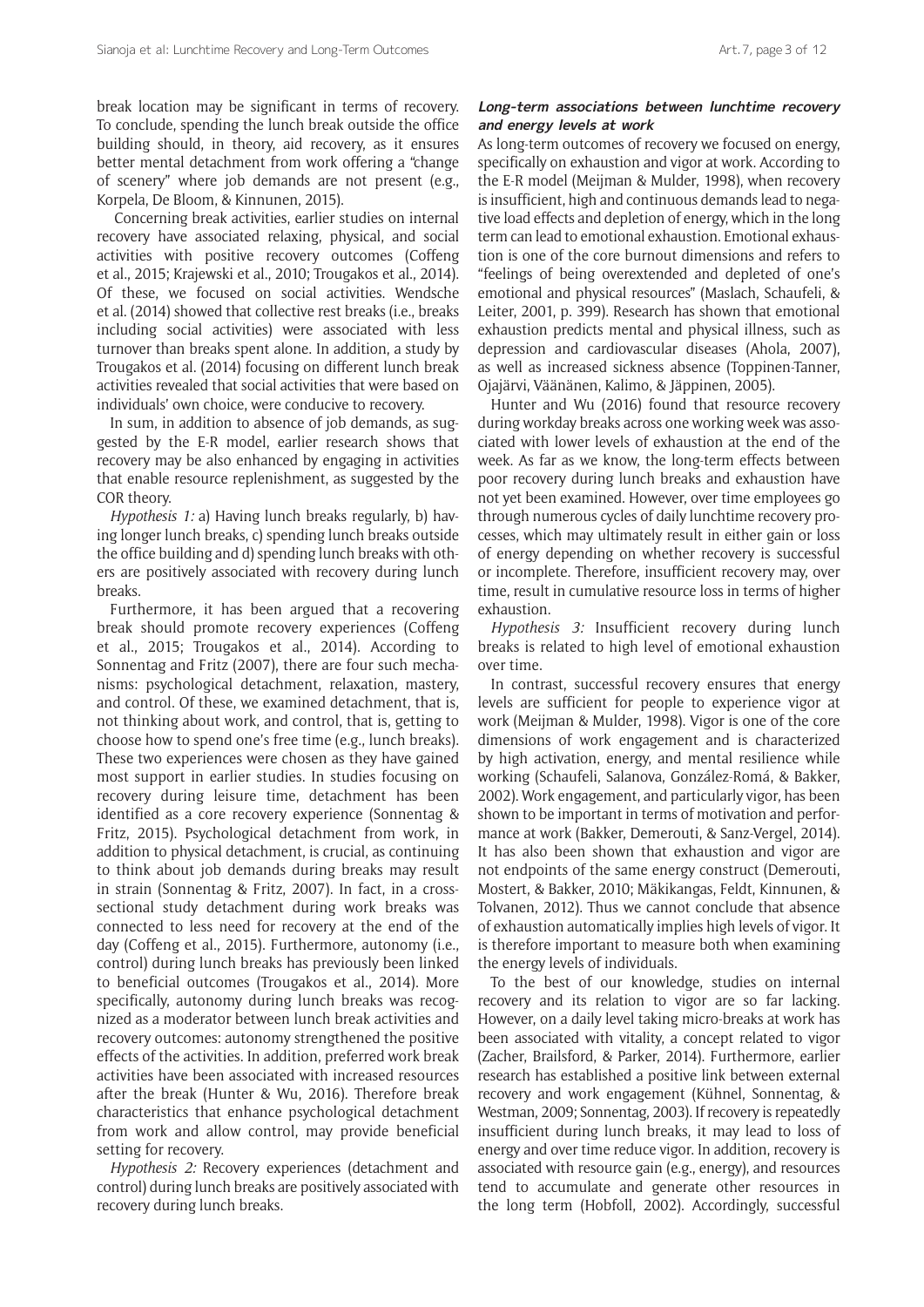recovery during lunch breaks may result in energy gain, resulting in higher levels of vigor over time.

*Hypothesis 4*: Successful recovery during lunch breaks is related to high level of vigor over time.

#### **Methods**

# **Participants and Procedure**

The data were collected as a part of larger project on recovery from work (see Kinnunen et al., 2016). The participants of this study were Finnish employees working in 11 different organizations in various fields, mostly working in cognitively or emotionally demanding jobs. The most common fields were education, information technology, and media. The questionnaire data were collected in two phases. First, in spring 2013 (Time 1), an electronic questionnaire was sent either directly to the employees' work e-mail addresses (in seven organizations) or the link to the questionnaire was delivered to the employees by our contact persons (in four organizations). Of the employees contacted (*N* = 3,593), 1,347 returned the completed questionnaire after two reminders, yielding a response rate of 37.5%. Second, in spring 2014 (Time 2) the electronic questionnaire was sent to those employees' e-mail addresses who responded in 2013 and who were still employed in the same organizations (*N* = 1,192). Of these, a total of 841 employees returned the completed questionnaire, yielding a response rate of 70.6%. In both study phases the employees were informed about the goals of the study, assured that responses would be treated confidentially and reminded that participation was voluntary.

In Study 1, we used the cross-sectional sample collected at T2, because not all variables (i.e., spending lunch breaks outside, spending breaks with others, lunchtime detachment, and lunchtime control) were measured at T1. A cross-sectional design was considered appropriate because we were interested in the immediate relations of break settings, activities, and experiences with lunchtime recovery. Study 2 was based on the longitudinal sample covering both measurements with a 12-month time lag between the measurements. It is difficult to theoretically determine the most appropriate time lag as we lack theories of change, and therefore even descriptive research on the time courses of important relationships has been recommended (Kelloway & Francis, 2013). We consider one year to be an appropriate time lag, as it is so far the most typical time period used in earlier recovery studies showing long-term effects (Kinnunen & Feldt, 2013; Siltaloppi, Kinnunen, Feldt, & Tolvanen, 2011; Sonnentag, Binnewies, & Mojza, 2010). Additionally, the reality of data collection in organizations imposed certain limitations. We were not able to schedule measurements more frequently because we had to consider the organizations' wishes and time constraints.

Of the sample used in both studies  $(N = 841)$ , 58.6% were women. The participants' average age was 47.1 years (range  $21-67$ ,  $SD = 10.0$ ). Most of the participants (76.4%) were living with a partner (either married or cohabiting), and 45.6% had children (average of two) living at home. Of the sample, 38.2% held a university degree (master's level or higher), 26.6% had a polytechnic degree, and the rest (35.2%) had a vocational school qualification or less. Of the participants, 8.3% were blue-collar workers (e.g., cleaners), 30.0% lower white-collar workers (e.g., office workers), 57.8% senior white-collar workers (e.g., teachers) and 3.8% senior-level managers (e.g., chief executive officers). The majority had a permanent job (89.0%), worked full-time (96.8%) and had a regular day shift (89.7%). Average weekly working hours were 39.1 (*SD* = 5.9). Of the participants, 53.6% worked in the public sector as teachers or administrative staff in vocational or upper secondary schools, or in a polytechnic (university of applied sciences). The rest (46.4%) worked in the private sector in various jobs.

In analyzing sample attrition we compared the respondents ( $n = 841$ ) of the longitudinal sample with the nonrespondents. The results indicated that the respondents did not differ from the non-respondents in terms of gender, age, having a partner, number of children or level of education. They also did not differ in terms of the study variables measured at both time points (regularity of taking lunch breaks, lunch break length, lunchtime recovery, exhaustion, or vigor). However, the respondents were more often employed as senior white-collar workers (58% vs. 50%) than the non-respondents ( $p < .05$ ) and more often on a permanent job contract (89% vs. 79%) than the non-respondents (*p* < .001). Also, the respondents worked more hours per week (39.1 vs. 37.9 hours, *p* < .01) and more often on regular day shifts (90% vs. 83%, *p* < .01) than the non-respondents. As we used the data collected at T2 in our cross-sectional study, this sample attrition concerns both Study 1 and Study 2.

#### **Measures**

#### Recovery during lunch breaks

To measure the degree of *recovery during lunch breaks* at T1 and T2, we used one item "I recuperate from work during my lunch break" from the Recovery after Breaks Scale (Demerouti, Bakker, Sonnentag, & Fullagar, 2012) aiming to capture specifically how well and regularly employees recover during their lunch breaks. The item was rated on a scale from 1 (very seldom or never) to 5 (very often or always). Earlier studies have provided support for the validity of single item measures (e.g., Drolet & Morrison, 2001; Elo, Leppänen, & Jahkola, 2003). Concerning recovery, it has been shown that recovery from work measured with one item correlated highly with longer recovery scales, such as need for recovery (Kinnunen, Feldt, Siltaloppi, & Sonnentag, 2011).

#### Break settings, activities and experiences

Of *break settings and activities*, we measured regularity of lunch breaks [dichotomized to  $0 =$  occasionally (1–3 times a week),  $1 =$  regularly (4–5 times a week)] and length of the lunch break (in minutes). Those participants ( $n = 36$  at T1 and  $n = 32$  at T2) who reported not taking lunch breaks. were not asked to answer any further lunch break related questions (recovery during lunch break, break activities, or experiences) and as lunch break recovery was the main focus in our study, they were excluded from the analyses.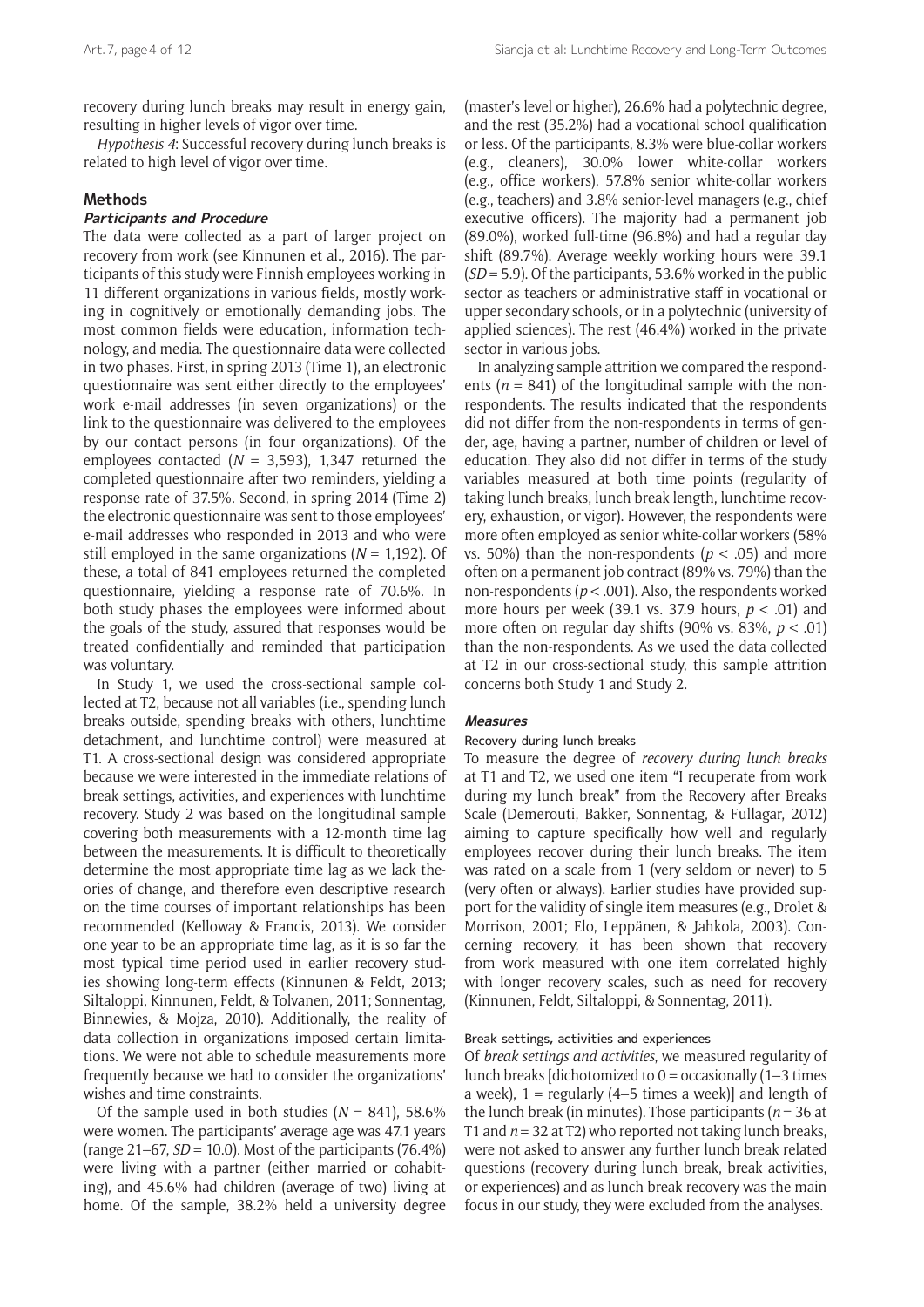In addition at T2, we asked whether the employees habitually spent their lunch breaks outside the office building ["I spend my lunch break outside my company building (e.g., in a restaurant or in a café)"] or with others ["I spend my lunch break with others (e.g., with colleagues, acquaintances, friends or family members)"]. The answers were dichotomized  $[0 = no$  (hardly ever or once a week),  $1 = yes (2-5 times a week)$ ].

Of *recovery experiences*, we measured detachment and control during lunchtime at T2. Both detachment and control were measured with one item (respectively: "I distance myself mentally from my work during lunch breaks" and "I decide myself how to spend my lunch breaks") from the Finnish version of the Recovery Experience Questionnaire (Kinnunen et al., 2011; Sonnentag & Fritz, 2007). The items were adapted to concern lunch breaks and measured on a scale from 1 (very seldom or never) to 5 (very often or always).

#### Potential long-term outcomes

*Emotional exhaustion* was measured at T1 and T2 with the five-item scale (e.g., "I feel emotionally drained from my work") from the Maslach Burnout Inventory (Kalimo, Hakanen, & Toppinen-Tanner, 2006; Maslach, Jackson, & Leiter, 1996) with response options on a seven-point response scale from 0 (never) to 6 (every day). The Cronbach's alphas were .93 at T1 and .93 at T2.

*Vigor* was measured at T1 and T2 with the three-item shortened scale (e.g., "At my work, I feel bursting with energy") from the Utrecht Work Engagement Scale (Schaufeli, Bakker, & Salanova, 2006) using a seven-point response scale ranging from 0 (never) to 6 (every day). The Cronbach's alphas were .89 at T1 and .90 at T2.

#### Control variables

Of the background factors, we controlled for age (in years), gender (1 = woman, 2 = man) and working hours per week, as these may play a role in recovery (e.g., Mohren, Jansen, & Kant, 2010; Siltaloppi et al., 2011). *Working hours* were measured with a single question: "How many hours do you actually work per week? (Include paid and unpaid overtime, but not your commuting time)".

We also controlled for main *job characteristics*, namely workload and autonomy, measured at T1 and T2 as they may act as confounding variables in our study. First, appropriate job design may above all promote internal recovery (Geurts et al., 2014) as it enables the employees to adjust their work according to their current need for recovery. Furthermore, job demands and resources play a pivotal role in maintaining energy as job demands may start a health deteriorating process leading to exhaustion, and job resources, in turn, to a health promoting process leading to an increase in vigor (Bakker et al., 2014). *Workload* was measured with three items (e.g., "How often does your job require you to work under time pressure?", Cronbach's alphas .88 at T1 and .87at T2) from the Quantitative Workload Inventory (Spector & Jex, 1998). *Autonomy* was measured with five items (e.g., "I can influence decisions that are important for my work", Cronbach's alphas .77 at T1 and .78 at T2) from the QPS Nordic-ADW (Dallner et al., 2000). All job characteristics were measured with a five-point scale from 1 (very seldom or never) to 5 (very often or always).

#### **Analyses**

In both studies (Studies 1 and 2), we used hierarchical regression analyses to test our hypotheses. In the crosssectional Study 1 lunchtime recovery served as a dependent variable. At the first step, we added the control variables (age, gender, weekly working hours, workload, and autonomy). At the second step we added variables describing lunch break settings and activities (regularity of the lunch breaks, length of the lunch break, break outside, and with others). Finally, at the third step we added recovery experiences (detachment and control) during lunch breaks.

In the longitudinal Study 2, we followed similar steps with both outcomes (exhaustion and vigor). At the first step, we controlled for the outcome at Time 1. At the second step, we added control variables (age, gender, weekly working hours, workload, and autonomy). Lunchtime recovery at Time 1 was added at the final step, as we were interested in its explanatory power after controlling for the outcome at Time 1, background factors and work characteristics.

#### **Results**

#### **Descriptive results**

Means, standard deviations, and zero-order correlations of the study variables are presented in **Table 1** (Study 1) and **Table 2** (Study 2). We first looked at the frequencies of lunch break characteristics examined in Study 1, in which all variables were measured at T2. To have a regular lunch break was common in our sample, as 86% of the participants reported taking a lunch break 4–5 times a week. Of those participants who took lunch breaks at least once a week, 37% reported habitually spending the break outside the office building and 71% with other people. In Study 1, of the lunch break settings and activities, regular lunch breaks (*r* = .21), longer lunch breaks (*r* = .16), breaks outside the office building (*r* = .17), and breaks with others (*r* = .08) showed positive associations with lunchtime recovery. However, both recovery experiences – detachment and control – during lunch breaks showed the strongest correlations: high level of detachment (*r* = .59) and control (*r* = .30) during lunch breaks were associated with successful lunchtime recovery. In addition, of the control variables, workload was negatively (*r* = −.12) and autonomy positively (*r* = .33) associated with recovery during lunch breaks.

In Study 2 there were significant longitudinal correlations between lunchtime recovery and both potential long-term outcomes (**Table 2**). Lunchtime recovery at T1 was negatively related to exhaustion at T2 (*r* = −.35) and positively related to vigor at  $T2$  ( $r = .36$ ). Of the control variables gender (female), long weekly working hours, high workload and low autonomy were related to exhaustion at T2, and gender (female) and high level of autonomy were related to vigor at T2. In addition, lunchtime recovery (*r* = .48) and both outcomes (*r* = .69 for exhaustion and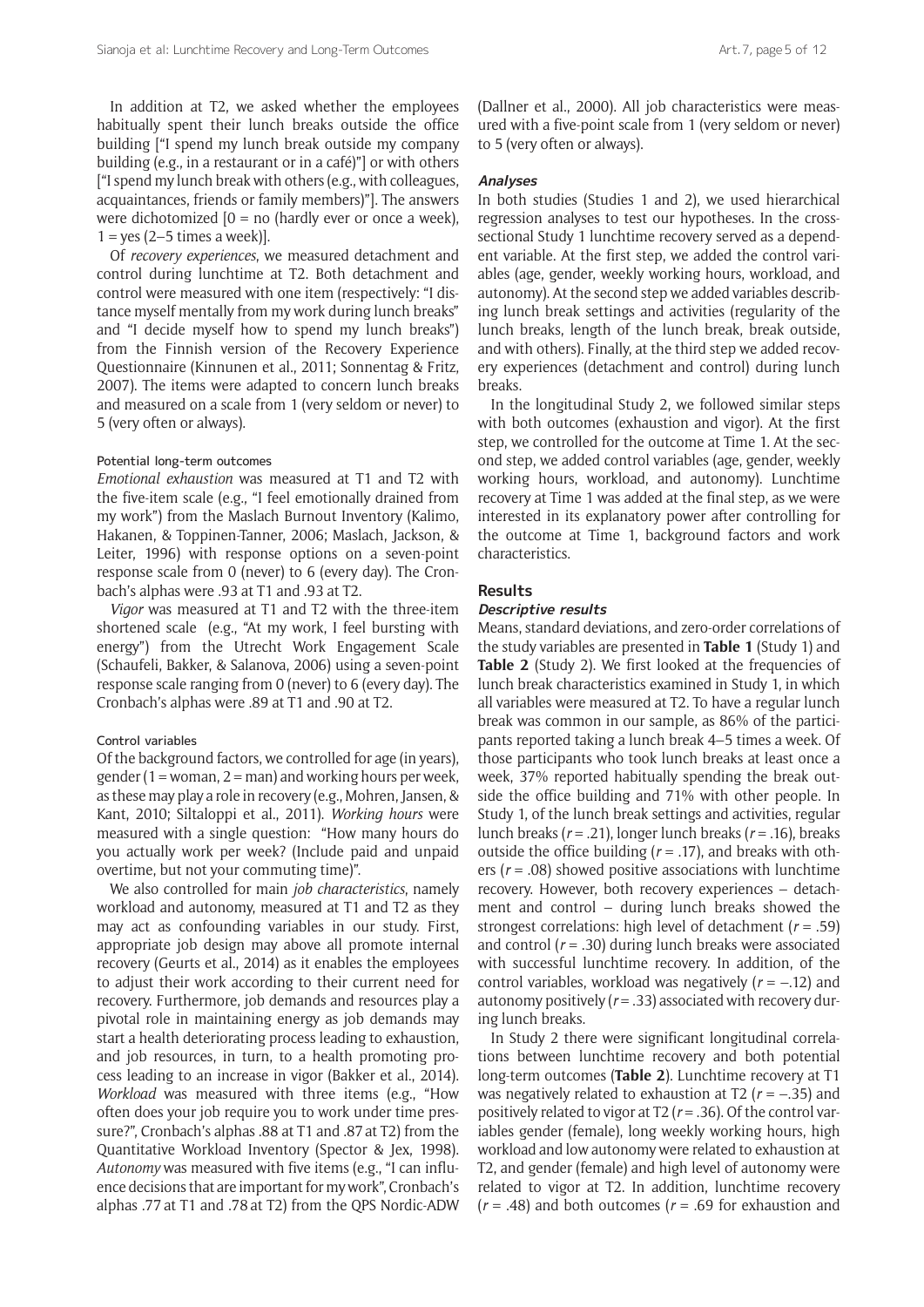|                                                                                                                                                                                                                                                                                                                                                                                                                                                                                                                                                                                                                                                                                                                                                                                                                    | M / % | <b>GS</b>                |                              | $\mathbf 2$         | $\sim$           | 4                   | 5                              | ی        |          | ∞        | ഐ        | $\overline{10}$ |          |  |
|--------------------------------------------------------------------------------------------------------------------------------------------------------------------------------------------------------------------------------------------------------------------------------------------------------------------------------------------------------------------------------------------------------------------------------------------------------------------------------------------------------------------------------------------------------------------------------------------------------------------------------------------------------------------------------------------------------------------------------------------------------------------------------------------------------------------|-------|--------------------------|------------------------------|---------------------|------------------|---------------------|--------------------------------|----------|----------|----------|----------|-----------------|----------|--|
| 1. Lunchtime recovery                                                                                                                                                                                                                                                                                                                                                                                                                                                                                                                                                                                                                                                                                                                                                                                              | 3.42  | 0.97                     |                              |                     |                  |                     |                                |          |          |          |          |                 |          |  |
| 2. Age                                                                                                                                                                                                                                                                                                                                                                                                                                                                                                                                                                                                                                                                                                                                                                                                             | 48.13 | 10.02                    | $\overline{6}$               | I                   |                  |                     |                                |          |          |          |          |                 |          |  |
| 3. Gender <sup>1</sup>                                                                                                                                                                                                                                                                                                                                                                                                                                                                                                                                                                                                                                                                                                                                                                                             | 58.6% |                          | $\ddot{\circ}$               | $\ddot{\mathrm{O}}$ | $\mid$           |                     |                                |          |          |          |          |                 |          |  |
| 4. Weekly working hours                                                                                                                                                                                                                                                                                                                                                                                                                                                                                                                                                                                                                                                                                                                                                                                            | 38.65 | 5.90                     | $-0.3$                       | $-06$               | $\sum_{i=1}^{n}$ | I                   |                                |          |          |          |          |                 |          |  |
| 5. Workload                                                                                                                                                                                                                                                                                                                                                                                                                                                                                                                                                                                                                                                                                                                                                                                                        | 3.82  | 0.79                     | $-12***$                     | $-0.7$              | $-15***$         | $.27***$            | $\begin{array}{c} \end{array}$ |          |          |          |          |                 |          |  |
| 6. Autonomy                                                                                                                                                                                                                                                                                                                                                                                                                                                                                                                                                                                                                                                                                                                                                                                                        | 3.20  | 0.80                     | $.33***$                     | $-06$               | $.16***$         | 05                  | $-0.24***$                     | I        |          |          |          |                 |          |  |
| 7. Regularity of lunch breaks <sup>2</sup>                                                                                                                                                                                                                                                                                                                                                                                                                                                                                                                                                                                                                                                                                                                                                                         | 86.2% |                          | $.21***$                     | $-13***$            | $-0.4$           | $\overline{6}$      | $-0.5$                         | $.10**$  | I        |          |          |                 |          |  |
| 8. Length of lunch break                                                                                                                                                                                                                                                                                                                                                                                                                                                                                                                                                                                                                                                                                                                                                                                           | 29.02 | 8.55                     | $.16***$                     | $-0.5$              | $.11**$          | $-.02$              | $-0.5$                         | 06       | $08*$    | I        |          |                 |          |  |
| 9. Lunch break outside <sup>3</sup>                                                                                                                                                                                                                                                                                                                                                                                                                                                                                                                                                                                                                                                                                                                                                                                | 36.9% | $\overline{\phantom{a}}$ | $.17***$                     | $-0.4$              | $.11**$          | $.12**$             | $\overset{\ast}{\mathbf{8}}$   | $.14***$ | $.15***$ | $.15***$ | $\mid$   |                 |          |  |
| 10. Lunch break with others <sup>4</sup>                                                                                                                                                                                                                                                                                                                                                                                                                                                                                                                                                                                                                                                                                                                                                                           | 71.4% |                          | $\overset{\ast}{\mathbf{8}}$ | $-0.09*$            | $-13***$         | $\ddot{\mathrm{0}}$ | 02                             | 05       | $.21***$ | $.07*$   | $.12**$  | $\mid$          |          |  |
| 11. Detachment at lunch break                                                                                                                                                                                                                                                                                                                                                                                                                                                                                                                                                                                                                                                                                                                                                                                      | 3.33  | 1.06                     | .59***                       | 5.                  | $\overline{0}$   | $-0.04$             | $-16***$                       | $.18***$ | $.21***$ | $.18***$ | $.19***$ | 03              | I        |  |
| 12. Control at lunch break                                                                                                                                                                                                                                                                                                                                                                                                                                                                                                                                                                                                                                                                                                                                                                                         | 4.27  | 0.96                     | $.30***$                     | $\ddot{\mathrm{0}}$ | $.11**$          | $\ddot{\circ}$      | $-0.5$                         | $.38***$ | 05       | $.19***$ | $.22***$ | $0$ 5           | $.24***$ |  |
| Note: 1 = female, 2 = male; ?Regularity of lunch breaks: 0 = occasionally (1-3 times a week), 1 = regularly (4-5 times a week); <sup>3</sup> Break outside: 0 = no (hardly ever or once<br>The second column shows percentages for categorical variables: <sup>1</sup> % of female participants; <sup>2</sup> % of participants taking lunch breaks regularly; <sup>3</sup> % of participants typically spending<br>a week), 1 = yes (2–5 times a week); 'Break with others: 0 = no (hardly ever or once a week), 1 = yes (2–5 times a week).<br><b>Table 1:</b> Means, standard deviations, and zero-order correlations of the study variables in Study 1<br>lunch breaks outside; 4 % of participants typically spending lunch breaks with others.<br>$p < .05$ ; ** $p < .01$ ; *** $p < .001$ ; 807 < N < 841. |       |                          |                              |                     |                  |                     |                                |          |          |          |          |                 |          |  |

The second column shows percentages for categorical variables: <sup>1</sup>% of female participants; <sup>2</sup>% of participants taking lunch breaks regularly; <sup>3</sup>% of participants typically spending lunch breaks outside; <sup>4</sup>% of participants typically spending lunch breaks with others.<br>\*  $p < .05$ ; \*\*  $p < .01$ ; \*\*\*  $p < .001$ ; 807 <  $N < 841$ .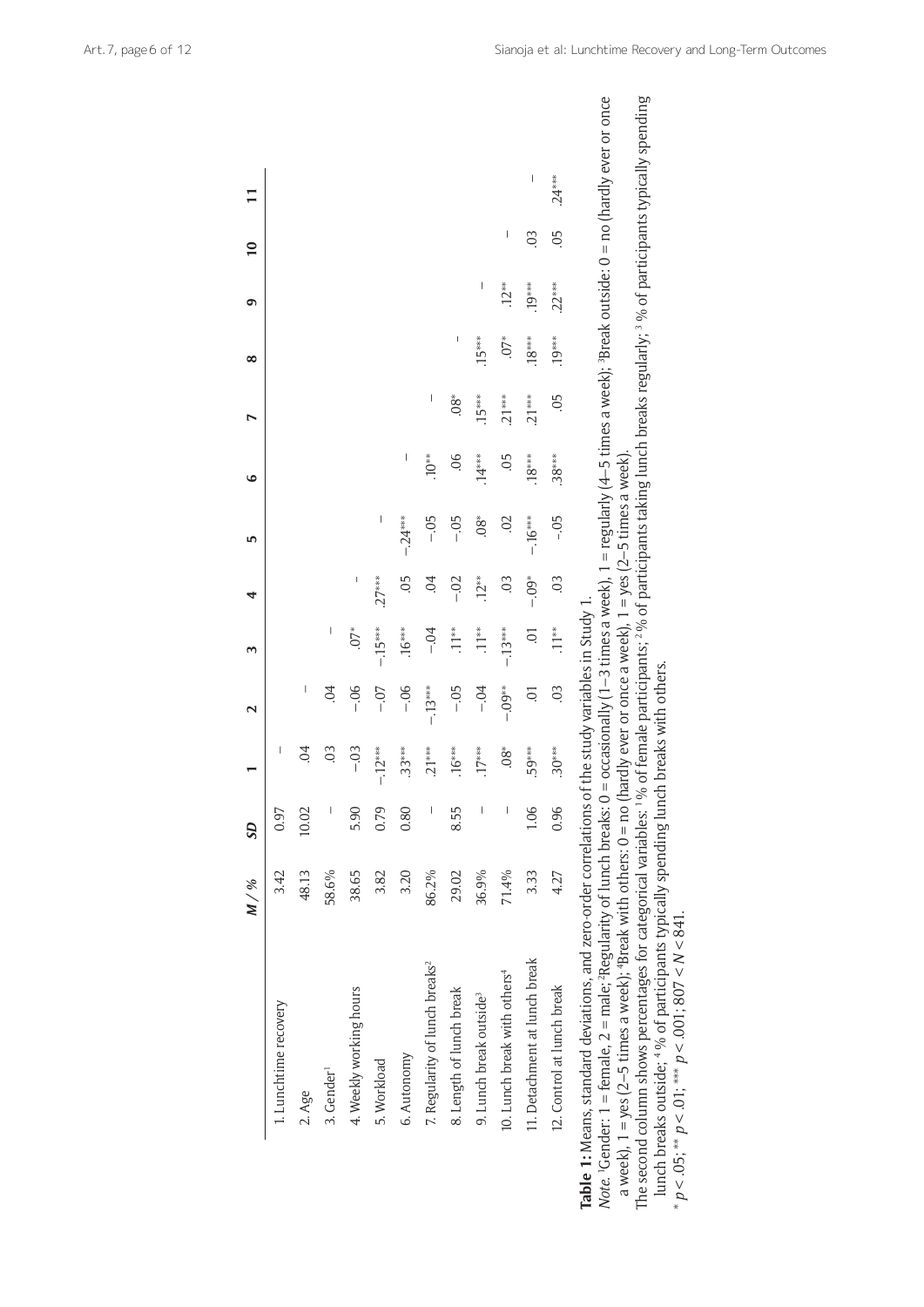|                            | $M / \%$ | <b>SD</b>         | 1         | $\overline{2}$ | 3               | 4        | 5         | 6         | 7         | 8         | 9         |
|----------------------------|----------|-------------------|-----------|----------------|-----------------|----------|-----------|-----------|-----------|-----------|-----------|
| 1. Lunchtime recovery T1   | 3.39     | 1.00              |           |                |                 |          |           |           |           |           |           |
| 2. Age T1                  | 47.13    | 10.02             | $.08*$    |                |                 |          |           |           |           |           |           |
| $3.$ Gender <sup>1</sup>   | 58.6%    | $\qquad \qquad -$ | .01       | .04            |                 |          |           |           |           |           |           |
| 4. Weekly working hours T1 | 39.09    | 5.94              | $-.09*$   | $-.01$         | .06             |          |           |           |           |           |           |
| 5. Workload T1             | 3.89     | 0.82              | $-.16***$ | .03            | $-.16***$       | $.28***$ |           |           |           |           |           |
| 6. Autonomy T1             | 3.18     | 0.82              | $.30***$  | $-.08*$        | $.16***$        | .05      | $-.30***$ |           |           |           |           |
| 7. Exhaustion T1           | 1.92     | 1.45              | $-.41***$ | .04            | $-.11***$       | $.12***$ | $.36***$  | $-.35***$ |           |           |           |
| 8. Vigor T1                | 4.53     | 1.21              | $.43***$  | .01            | $-.06$          | .05      | .01       | $.26***$  | $-.45***$ |           |           |
| 9. Exhaustion T2           | 1.92     | 1.41              | $-.35***$ |                | $-.02 - .15***$ | $.08*$   | $.31***$  | $-.30***$ | $.69***$  | $-.35***$ |           |
| 10. Vigor T <sub>2</sub>   | 4.37     | 1.32              | $.36***$  | .00            | $-.09**$        | .07      | .04       | $.19***$  | $-.37***$ | $.68***$  | $-.45***$ |

**Table 2:** Means, standard deviations, and zero−order correlations of the study variables in Study 2. *Note*. 1 Gender: 1 = female, 2 = male.

The second column shows percentages for categorical variables: 1 % of female participants. \* *p* < .05; \*\* *p* < .01; \*\*\* *p* < .001; 785 < *N* < 841.

*r* = .68 for vigor) were relatively stable between T1 and T2. No mean level changes occurred in lunchtime recovery or exhaustion between T1 and T2. However, vigor was significantly lower at T2 than at T1 ( $p < .001$ ).

#### **Testing the hypotheses**

#### Study 1

The results of the hierarchical regression analysis concerning the associations between lunch break settings, activities, recovery experiences, and lunchtime recovery are shown in **Table 3**. At step 1, control variables (background variables and job characteristics) explained 12% of the variance in lunchtime recovery and autonomy at work significantly contributed to lunchtime recovery. Regular lunch breaks, longer lunch breaks and habitually spending lunch breaks outside the office building contributed to successful lunchtime recovery, increasing the explanation rate of the model to 17%. Spending lunch breaks with others did not contribute to lunchtime recovery. After adding recovery experience variables to the model at step 3, only regularity of the lunch breaks (of the lunchtime characteristics entered at step 2) continued to be associated with lunchtime recovery. Both detachment and control were positively related to recovery, and they raised the explanation rate of the model to 41%. Detachment ( $\beta$  = .51,  $p$  < .001) predicted lunchtime recovery more strongly than control ( $\beta$  = .09,  $p < .01$ ).

In sum, Hypothesis 1 was partially supported, as most of the positive effects of lunchtime settings and activities disappeared when lunchtime recovery experiences were entered into the model. More specifically, Hypothesis 1a was fully supported, as taking lunch breaks regularly contributed to successful lunchtime recovery. Hypotheses 1b and 1c were partially supported, as longer lunch breaks and spending breaks outside were only significant before recovery experiences were entered into the model. Hypothesis 1d did not receive support, as spending lunch breaks with others did not contribute to recovery. Furthermore, Hypothesis 2 was fully supported, as both high levels of detachment and control during lunch break contributed to successful lunch break recovery.

#### Study 2

The results of hierarchical regression analyses exploring the longitudinal relationships of lunchtime recovery with exhaustion and vigor are shown in **Table 4**. Concerning *exhaustion*, at step 1, exhaustion at T1 strongly predicted exhaustion at T2 explaining 47% of the variance. At the second step, adding the control variables, the explanation rate of the model increased by 1 %, as gender (female) was significantly related to exhaustion. At the final step, lunchtime recovery at T1 contributed significantly  $(β = -.07)$  to exhaustion at T2. The increase in the explanation rate was significant, although it increased only 0.3%. The explanation rate of the final model was 48%. Thus, in line with Hypothesis 3, successful recovery at lunch breaks seems to explain – to a minor degree – a decrease in exhaustion across one year.

In the model predicting *vigor*, at step 1, vigor at T1 strongly predicted vigor at T2 explaining 47% of the variance. At the second step, adding the control variables neither background factors nor job characteristics were significant predictors of vigor. At the final step, lunchtime recovery at T1 contributed significantly (β = .10) to vigor at T2 and added 1% to the explanation rate. The explanation rate of the final model was 48%. Thus, in line with Hypothesis 4 successful recovery at lunch breaks seems to explain – to a minor degree – an increase in vigor across one year.

# **Discussion**

This study had two main aims. First, we investigated whether certain lunch break settings, activities, and experiences were related to recovery during lunch breaks. Second, we examined whether lunchtime recovery was associated with energy levels at work one year later. We based our study on the E-R model and the COR theory.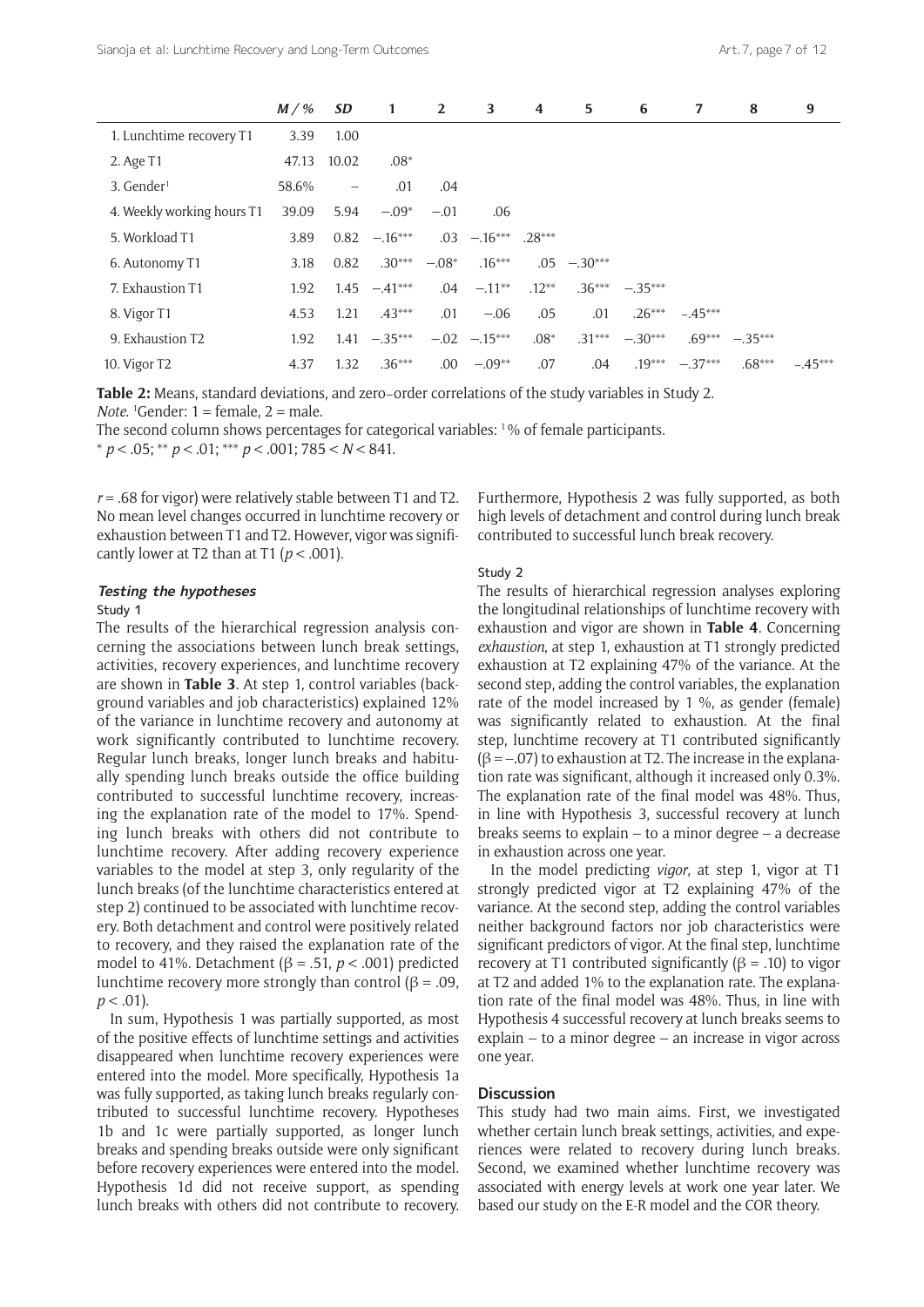|                                         | Lunchtime recovery |          |          |  |  |
|-----------------------------------------|--------------------|----------|----------|--|--|
|                                         | Step 1             | Step 2   | Step 3   |  |  |
| <b>Predictors</b>                       | β                  | β        | β        |  |  |
| Age                                     | .06                | $.09*$   | $.06*$   |  |  |
| Gender <sup>1</sup>                     | $-.03$             | $-.04$   | $-.03$   |  |  |
| Weekly working hours                    | $-.04$             | $-.05$   | .00      |  |  |
| Workload                                | $-.04$             | $-.04$   | .01      |  |  |
| Autonomy                                | $.33***$           | $.30***$ | $.22***$ |  |  |
| Regularity of lunch breaks <sup>2</sup> |                    | $.15***$ | $.07*$   |  |  |
| Length of lunch break                   |                    | $.11***$ | .03      |  |  |
| Lunch break outside <sup>3</sup>        |                    | $.11**$  | .01      |  |  |
| Lunch break with others <sup>4</sup>    |                    | $-.00$   | .02      |  |  |
| Detachment at lunch break               |                    |          | $.51***$ |  |  |
| Control at lunch break                  |                    |          | $.09**$  |  |  |
| $\triangle R^2$                         | $.12***$           | $.06***$ | $.24***$ |  |  |
| $R^2$                                   | $.12***$           | $.17***$ | $.41***$ |  |  |

**Table 3:** Results of hierarchical regression analysis for lunchtime recovery (Study 1), N = 774.

*Note*. <sup>1</sup>Gender: 1 = female, 2 = male; <sup>2</sup>Regularity of lunch breaks: 0 = occasionally (1–3 times a week), 1 = regularly (4–5 times a week); 3 Break outside: 0 = no (hardly ever or once a week), 1 = yes (2–5 times a week); 4 Break with others:  $0 =$  no (hardly ever or once a week),  $1 =$  yes (2–5 times a week).

\* *p* < .05; \*\* *p* < .01; \*\*\* *p* < .001.

|                                       |                   | Model 1  |          | Model 2      |          |          |  |  |
|---------------------------------------|-------------------|----------|----------|--------------|----------|----------|--|--|
|                                       | <b>Exhaustion</b> |          |          | <b>Vigor</b> |          |          |  |  |
|                                       | Step 1            | Step 2   | Step 3   | Step 1       | Step 2   | Step 3   |  |  |
| <b>Predictors at T1</b>               | β                 | β        | β        | β            | β        | β        |  |  |
| Dependent variable at T1 <sup>1</sup> | $.68***$          | $.65***$ | $.63***$ | $.69***$     | $.68***$ | $.64***$ |  |  |
| Age T1                                |                   | $-.04$   | $-.03$   |              | $-.03$   | $-.04$   |  |  |
| Gender <sup>2</sup>                   |                   | $-.07*$  | $-.07*$  |              | $-.05$   | $-.05$   |  |  |
| Weekly working hours T1               |                   | $-.02$   | $-.02$   |              | .04      | .05      |  |  |
| Workload T1                           |                   | .05      | .06      |              | .02      | .03      |  |  |
| Autonomy T1                           |                   | $-.03$   | $-.02$   |              | .03      | .01      |  |  |
| Lunchtime recovery T1                 |                   |          | $-.07*$  |              |          | $.10**$  |  |  |
| $\Delta$ R <sup>2</sup>               | $.47***$          | $.01**$  | $.003*$  | $.47***$     | .01      | $.01**$  |  |  |
| $R^2$                                 | $.47***$          | $.48***$ | $.48***$ | $.47***$     | $.48***$ | $.49***$ |  |  |

Table 4: Results of hierarchical regression analysis for exhaustion (Model 1) and vigor (Model 2) at T2 (Study 2), N = 745. *Note*. <sup>1</sup>Dependent variable at T1: For the first model Exhaustion at T1, for the second model Vigor at T1.<sup>2</sup>Gender: 1 = female,  $2 = male$ .

\* *p* < .05; \*\* *p* < .01; \*\*\* *p* < .001.

Among our sample of Finnish workers, having lunch breaks was common, as 86% of the participants took them 4–5 times a week. On average, the participants felt occasionally recovered after their lunch breaks and no changes in this regard were observed across one year. In line with our expectations, of the break settings or activities, regularity of the lunch breaks, length of the lunch break and spending lunch breaks outside the office contributed to successful lunchtime recovery. Thus, our study supports the importance of taking regular lunch breaks. However, associations between break length and breaks outside were no longer significant after taking recovery experiences into account. As expected, we found that higher levels of detachment and control during lunch breaks were related to more successful lunchtime recovery. This finding concurred with earlier research on internal recovery (Coffeng et al., 2015; Trougakos et al., 2014). In light of our results, it seems that detachment is more meaningful in terms of lunchtime recovery than control. This is logical, as detachment ensures total absence of job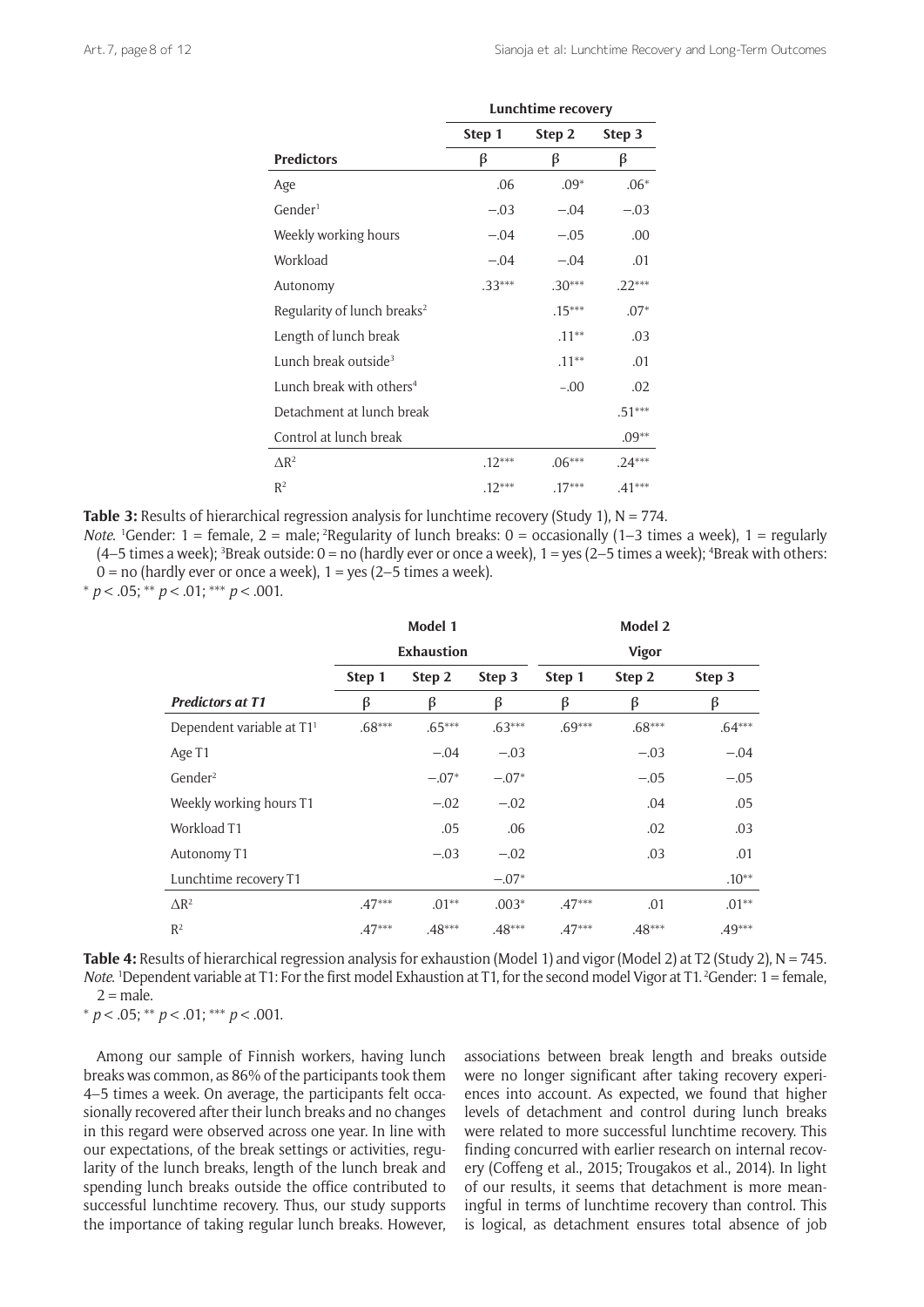demands, whereas employees with high level of control may still choose to engage, for example, in discussing work issues. Our result therefore extends the earlier finding that detachment from work is a powerful recovery experience during non-work time (Sonnentag & Fritz, 2015). However, our one-item measure for control did not necessarily capture all dimensions of control as a recovery experience, for example control over when to take lunch breaks (cf. Sonnentag & Fritz, 2007). The measure used may therefore have underestimated the importance of control during breaks. We recommend future studies to assess recovery experiences at lunchtime with multiple items to capture their full meaning.

Both taking longer lunch breaks and habitually spending breaks outside the workplace premises were correlated with higher levels of detachment. Thus our results suggest that lunch break length and spending lunch breaks outside the office building may matter for lunchtime detachment, which in turn relates to lunchtime recovery. We recommend that future studies, with longitudinal designs enabling appropriate mediation analysis, test whether lunchtime recovery experiences mediate the effects of lunchtime settings and activities on recovery. One earlier study found that spending the break inside versus outside one's office (outside  $=$  in the same building or outside the building) did not have an effect on recovery after breaks during the working day (Hunter & Wu, 2016). As our results suggest that where lunch breaks are spent could matter, it is important to note that our measure (outside  $=$  outside the office building) was different from the one used by Hunter and Wu (2016). Therefore we suggest that future studies use more comprehensive measures in differentiating where breaks are spent to disentangle these differing results. For example, spending breaks in the break room of the department could have different recovery outcomes from spending breaks outside the office building in a restaurant. Furthermore, our outside condition was quite general, and did not take specific recovery enhancing environmental factors (e.g., natural settings) into account. Given that natural settings are more likely to afford restorative experiences than are built environments, comparing them would be a good option for future studies (Brown et al., 2014).

Furthermore, in our study, spending the lunch breaks with others was not associated with recovery. This is surprising, as earlier research suggests that breaks including social activities are more beneficial for recovery than breaks spent alone (Wendsche et al., 2014). However, earlier research has also suggested that social activities are more beneficial when based on one's own choice (Trougakos et al., 2014). Our study took no account of this issue, which may explain our nonsignificant finding. Additionally, we did not distinguish between spending the break with colleagues and spending the break with other people, like friends and family. This may be important, as in theory spending the lunch break with friends or family may relate to more successful detachment from work than spending the break with colleagues. Therefore we recommend that future studies take into account whether social activities are based

on employees' own choice and with whom employees spend their breaks.

When looking at lunchtime recovery and its long-term relationship with energy levels, we found that successful lunchtime recovery was associated with less exhaustion one year later, as expected. Although the effects we found were small, it is worth noting that this relationship was still valid after controlling for baseline level of exhaustion and several controls. Thus successful lunchtime recovery explained a minor decrease in exhaustion in the long term. Our findings lend tentative support to our expectations derived from the E-R model: insufficient recovery during lunch breaks is related to loss of energy. When this loss of energy accumulates over time due to repeated episodes of insufficient recovery, it may partly explain increased levels of exhaustion. Furthermore, our result is in line with the conclusions of earlier studies linking internal recovery with less exhaustion in the short term (Hunter & Wu, 2016).

Similarly, the connection between lunchtime recovery and vigor was supported. Successful recovery was related to a minor increase in vigor one year later after controlling for baseline level of vigor and several other controls. These findings tentatively support our expectations derived from the E-R and COR theories that successful recovery prevents energy loss and increases internal resources (e.g., energy). When lunchtime recovery is repeatedly successful, it accumulates and generates new resources across time, relating to a small increase in vigor. As the levels of exhaustion and vigor at work were reasonably stable over one year (i.e., the T1 level explained about half of their variance at T2), our findings estimating the longterm change in energy levels due to lunchtime recovery can be considered promising. Taken together, lunchtime recovery seems to be of importance in terms of energy at work over time.

# **Limitations, strengths, and suggestions for future studies**

This study has certain limitations that should be considered. First, choosing the best time lag for studying longitudinal relations between internal recovery and energy is not self-evident and the one-year time lag used in our study is debatable. Our results explained variation in energy levels only to a minor degree. The effects would likely be stronger if more frequent measures over shorter time lags (e.g., every couple of months) were applied. Future research may benefit from testing similar longterm effects with more frequent measurements over different time spans. Nevertheless, our longitudinal analysis supported long-term relationships between lunchtime recovery, exhaustion and vigor, supporting the view that employees' degree of recovery during their lunch breaks may have significance, not only on a daily level, but also in the long-term.

Second, although previous studies have demonstrated one item measures to be valid substitutes for longer scales (Drolet & Morrison, 2001; Elo et al., 2003; Fisher, Matthews, & Gibbons, 2016; Kinnunen et al., 2011) future research may benefit from using multiple item measures for lunchtime recovery and recovery experiences. Third,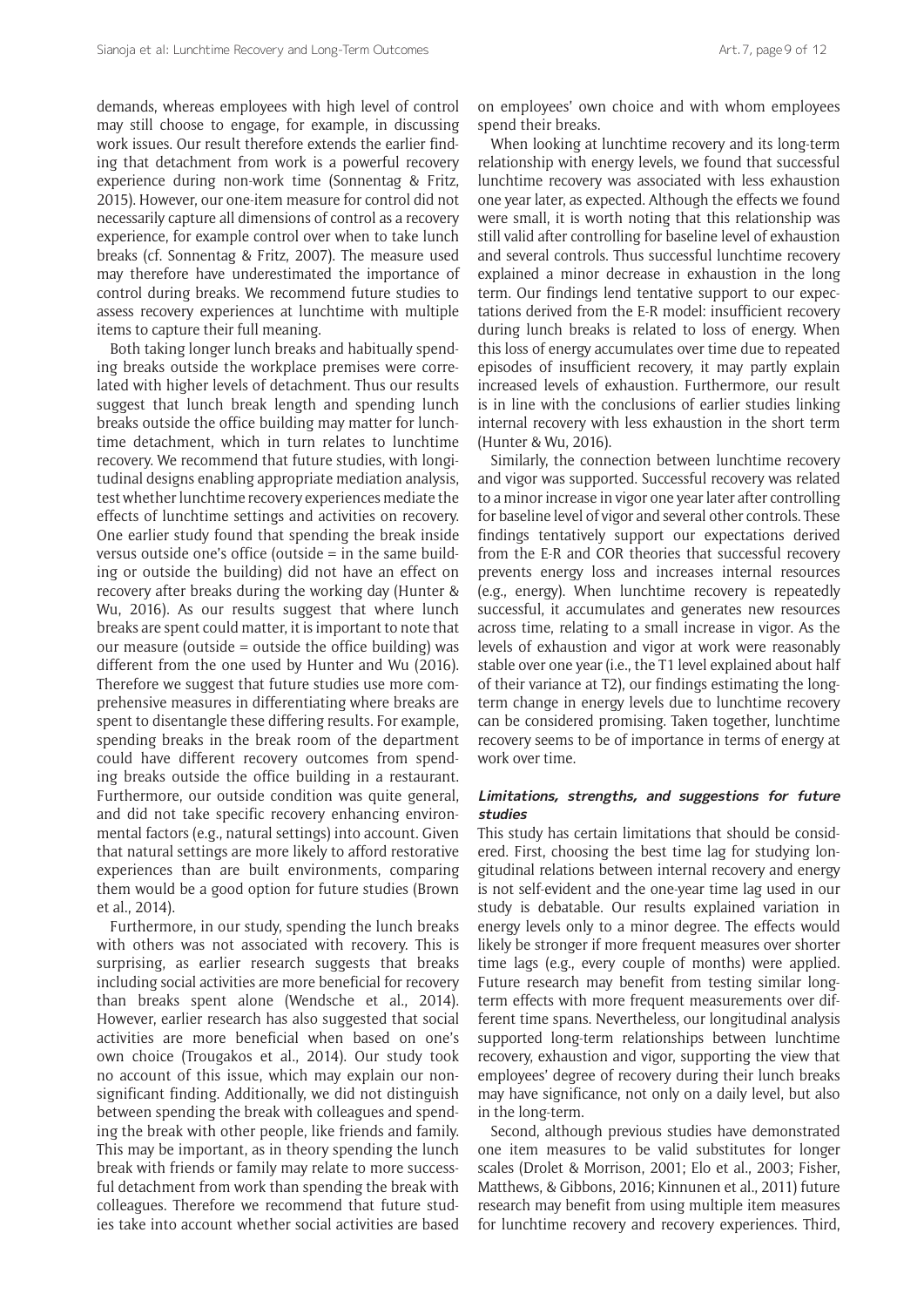a further limitation concerning the measures is that our study relies solely on self-report measures and may therefore suffer from common method bias. This limitation mainly concerns the cross-sectional part of this study, as temporal separation can be an effective way to reduce common method bias (Spector, 2006). Still, future studies may benefit from using measures that are more objective, such as physiological measures, in examining internal recovery. Also, the cross-sectional study permits no causal interpretations. In the future the question of what factors promote recovery during lunch breaks may best be tested with intervention studies.

Fourth, the response rate was relatively low (37.5% at T1 and 23.4% at T2 relative to baseline respondents) and self-selection occurred between T1 and T2 in terms of a permanent job contract, occupational status (more often senior white-collar workers), working more often on regular day shifts, and longer working hours per week. This self-selection also concerns the cross-sectional part of our study, where we used the sample collected at T2. This was due to the fact that our T1 questionnaire did not include all items related to lunch breaks (spending lunch breaks outside, spending breaks with others, detachment, or control). Therefore, the generalizability of our results may be limited. However, the response rate is similar to those of other studies conducted in organizational settings (see Baruch & Holtom, 2008, for a review), and our large and diverse sample makes the results more generalizable to wider populations. Nevertheless, it would be useful to replicate our results in other samples in future.

Fifth, our study included a limited variety of lunchtime activities and only examined their frequency. For example, we asked how often employees engaged in social activities or spent their breaks outside the office building, but did not differentiate with whom and where exactly the breaks were spent. Therefore we recommend that future studies take these issues into account using more specific and comprehensive measures. We also recommend measuring other experiences in addition to detachment and control during workday breaks. For example, relaxation may be important in terms of internal recovery, as it reduces psycho-physiological activation and elicits positive affect (Sonnentag & Fritz, 2007). It may be possible to increase the experience of relaxation during breaks by engaging in relaxation exercises (Krajewski et al., 2010) or less deliberately by engaging in other relaxing activities, such as listening to music or going for a walk.

Despite these limitations, our study has several strengths. Earlier research on recovery has focused almost exclusively on external recovery. This study provides new insights on recovery during within working day breaks. Specifically, it demonstrated that although lunch breaks are limited in time, taking regular lunch breaks, which enhance mental detachment and control over how to spend the break, relate positively to successful recovery. Our study also demonstrated that lunchtime recovery has importance in terms of long-term exhaustion and vigor. Our results on lunchtime recovery may be of particular

interest to organizations, as compared to external recovery, organizations may influence the settings they provide for recovery during within working day breaks.

#### **Conclusions**

This study demonstrated that lunchtime recovery may best be promoted by ensuring control and especially detachment during lunch breaks. In practice, organizations could promote lunchtime recovery by giving options to spend lunch breaks in different ways that enable detachment, such as spending the break in a non-work environment or offering a space for relaxing activities. This recommendation is suitable for fields where workers are at risk of insufficient recovery, for example, employees in cognitively or emotionally demanding jobs, and where the work tasks enable flexibility in terms of lunch break settings and activities. Furthermore, our study suggests that recovery during lunch breaks and energy levels at work are related across time. Thus if lunchtime recovery is repeatedly successful, it may contribute to a decrease in exhaustion and an increase in vigor. In summary, lunch breaks offer an important recovery setting to promote occupational health and well-being alongside recovery during leisure time.

# **Funding Statement**

This study was supported by the Academy of Finland (grant 257682).

# **Competing Interests**

The authors declare that they have no competing interests.

#### **References**

- **Ahola, K.** (2007). *Occupational Burnout and Health*. People and Work Research Reports, 81. Helsinki: Finnish Institute of Occupational Health.
- **Bakker, A. B., Demerouti, E.,** & **Sanz-Vergel, A. I.** (2014). Burnout and work engagement: The JD–R approach. *Annu. Rev. Organ. Psychol. Organ. Behav., 1*, 389–411. DOI: [http://dx.doi.org/10.1146/](http://dx.doi.org/10.1146/annurev-orgpsych-031413-091235) [annurev-orgpsych-031413-091235](http://dx.doi.org/10.1146/annurev-orgpsych-031413-091235)
- **Baruch, Y.,** & **Holtom, B. C.** (2008). Survey response rate levels and trends in organizational research. *Human Relations, 61*, 1139–1160. DOI: [http://dx.doi.org/](http://dx.doi.org/10.1177/0018726708094863) [10.1177/0018726708094863](http://dx.doi.org/10.1177/0018726708094863)
- **Brown, D. K., Barton, J. L., Pretty, J. N.,** & **Gladwell, V.** (2014). Walks4Work: Assessing the role of the natural environment in a workplace physical activity intervention. *Scandinavian Journal of Work, Environment & Health, 40*, 390–399. DOI: [http://dx.doi.](http://dx.doi.org/10.5271/sjweh.3421) [org/10.5271/sjweh.3421](http://dx.doi.org/10.5271/sjweh.3421)
- **Coffeng, J. K., van Sluijs, E. M., Hendriksen, I., van Mechelen, W.,** & **Boot, C.** (2015). Physical Activity and Relaxation During and After Work are Independently Associated With Need for Recovery. *J Phys Act Health, 12*, 109–115. DOI: [http://dx.doi.](http://dx.doi.org/10.1123/jpah.2012-0452) [org/10.1123/jpah.2012-0452](http://dx.doi.org/10.1123/jpah.2012-0452)
- **Craig, A.,** & **Cooper, R. E.** (1992). Symptoms of acute and chronic fatigue. In Smith, A., & Jones, D. (Eds.), *Handbook of Human Performance*. London: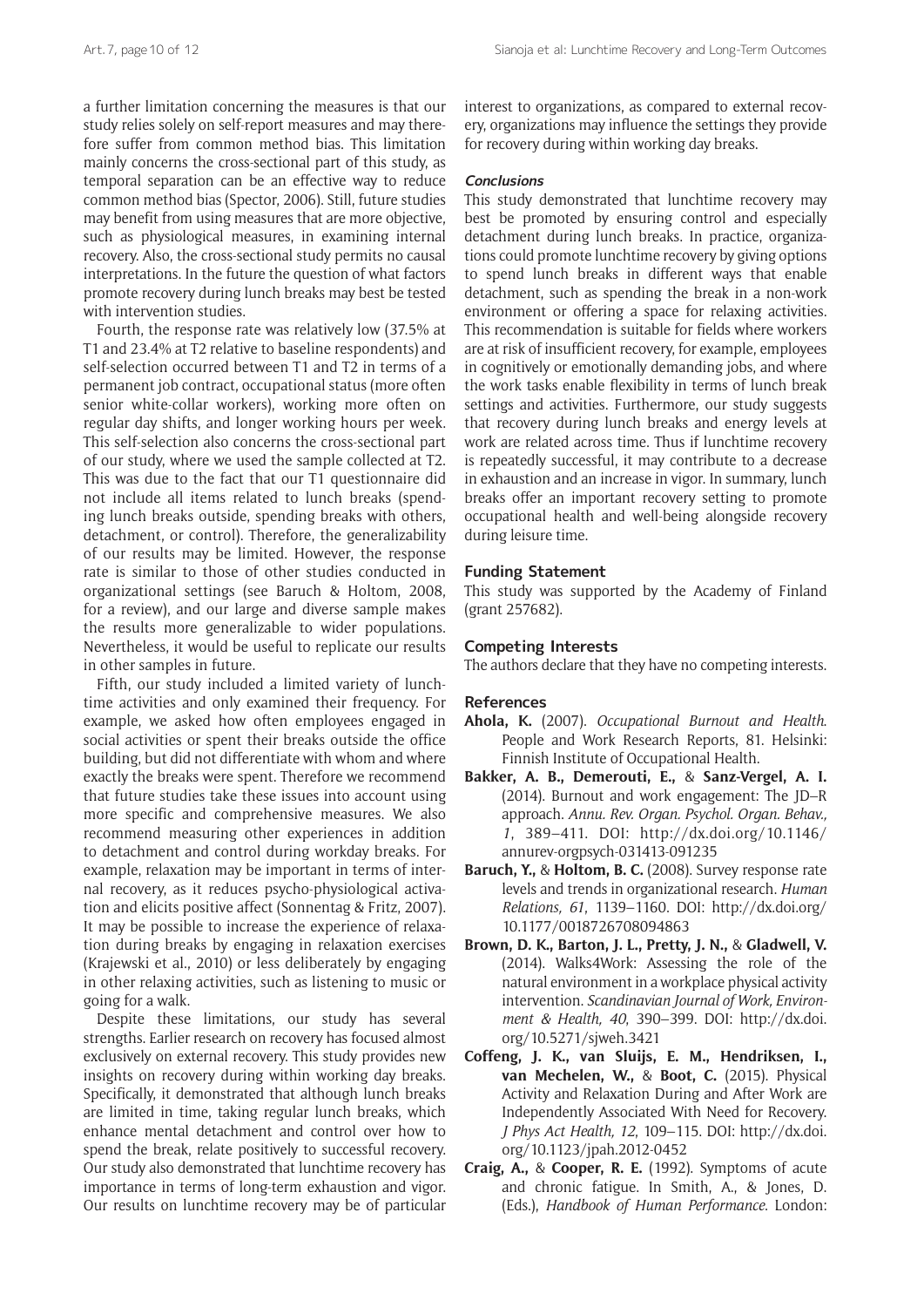Academic Press, Vol. 3, pp. 289–339. DOI: [http://](http://dx.doi.org/10.1016/b978-0-12-650353-1.50017-4) [dx.doi.org/10.1016/b978-0-12-650353-1.50017-4](http://dx.doi.org/10.1016/b978-0-12-650353-1.50017-4)

- **Dallner, M., Elo, A.-L., Gamberale, F., Hottinen, V., Knardahl, S., Lindström K.,** et al. (2000). *Validation of the General Nordic Questionnaire (QPSNordic) for Psychological and Social Factors at Work*. Nordic Council of Ministers, Copenhagen. Nord.
- **Demerouti, E., Bakker, A. B., Sonnentag, S.,** & **Fullagar, C. J.** (2012). Work-related flow and energy at work and at home: A study on the role of daily recovery. *Journal of Organizational Behavior, 33*, 276–295. DOI:<http://dx.doi.org/10.1002/job.760>
- **Demerouti, E., Mostert, K.,** & **Bakker, A. B.** (2010). Burnout and work engagement: A thorough investigation of the independency of both constructs. *Journal of Occupational Health Psychology, 15*, 209–222. DOI:<http://dx.doi.org/10.1037/a0019408>
- **Drolet, A. L.,** & **Morrison, D. G.** (2001). Do we really need multiple-item measures in service research? *Journal of Service Research, 3*, 196–204. DOI: [http://dx.doi.](http://dx.doi.org/10.1177/109467050133001) [org/10.1177/109467050133001](http://dx.doi.org/10.1177/109467050133001)
- **Elo, A.-L., Leppänen, A.,** & **Jahkola, A.** (2003). Validity of a single-item measure of stress symptoms. *Scandinavian Journal of Work, Environment & Health, 29*, 444–451. DOI: [http://dx.doi.org/10.5271/](http://dx.doi.org/10.5271/sjweh.752) [sjweh.752](http://dx.doi.org/10.5271/sjweh.752)
- **Fisher, G. G., Matthews, R. A.,** & **Gibbons, A. M.** (2016). Developing and investigating the use of single-item measures in organizational research. *Journal of Occupational Health Psychology, 21*(1), 3–23. DOI: <http://dx.doi.org/10.1037/a0039139>
- **Geurts, S., Beckers, D.,** & **Tucker, P.** (2014). Recovery from demanding work hours. In Peeters, M., De Jonge, J., & Taris, T. (Eds.), *An introduction to Contemporary Work Psychology*. Chichester: Wiley.
- **Geurts, S.,** & **Sonnentag, S.** (2006). Recovery as an explanatory mechanism in the relation between acute stress reactions and chronic health impairment. *Scandinavian Journal of Work, Environment & Health, 32*, 482–492. DOI: [http://dx.doi.org/10.5271/](http://dx.doi.org/10.5271/sjweh.1053) [sjweh.1053](http://dx.doi.org/10.5271/sjweh.1053)
- **Hobfoll, S. E.** (1989). Conservation of resources: A new attempt at conceptualizing stress. *American Psychologist, 44*, 513–524. DOI: [http://dx.doi.](http://dx.doi.org/10.1037/0003-066X.44.3.513) [org/10.1037/0003-066X.44.3.513](http://dx.doi.org/10.1037/0003-066X.44.3.513)
- **Hobfoll, S. E.** (2002). Social and psychological resources and adaptation. *Review of General Psychology, 6*, 307–324. DOI: <http://dx.doi.org/10.1037/1089-2680.6.4.307>
- **Hunter, E. M.,** & **Wu, C.** (2016). Give Me a Better Break: Choosing Workday Break Activities to Maximize Resource Recovery. *Journal of Applied Psychology, 101*, 302–311. DOI: [http://dx.doi.org/10.1037/](http://dx.doi.org/10.1037/apl0000045) [apl0000045](http://dx.doi.org/10.1037/apl0000045)
- **Kalimo, R., Hakanen, J.,** & **Toppinen-Tanner, S.** (2006). *Maslachin yleinen työuupumuksen arviointimenetelmä MBI-GS* (*The Finnish version of the Maslach burnout inventory –general survey*). Helsinki: Finnish Institute of Occupational Health.
- **Kelloway, E. K.,** & **Francis, L.** (2013). Longitudinal research and data analysis. In Tetric, L., Wang, M., &

Sinclair, R. (Eds.), *Research Methods in Occupational Health Psychology: Measurement, Design, and Data Analysis*. New York: Routledge, pp. 303–374.

- **Kinnunen, U.,** & **Feldt, T.** (2013). Job characteristics, recovery experiences and occupational Well-being: Testing cross-lagged relationships across 1 year. *Stress and Health, 29*, 369–382. DOI: [http://dx.doi.](http://dx.doi.org/10.1002/smi.2483) [org/10.1002/smi.2483](http://dx.doi.org/10.1002/smi.2483)
- **Kinnunen, U., Feldt, T., de Bloom, J., Sianoja, M., Korpela, K.,** & **Geurts, S.** (2016). Linking Boundary Crossing from Work to Non-work to Work-Related Rumination: A Variable- and Person-Oriented Approach. *Journal of Occupational Health Psychology*. DOI: <http://dx.doi.org/10.1037/ocp0000037>
- **Kinnunen, U., Feldt, T., Siltaloppi, U.,** & **Sonnentag, S.** (2011). Job demands-resources model in the context of recovery: Testing recovery experiences as mediators. *European Journal of Work and Organizational Psychology, 20*, 805–832. DOI: [http://dx.doi.org/](http://dx.doi.org/10.1080/1359432X.2010.524411) [10.1080/1359432X.2010.524411](http://dx.doi.org/10.1080/1359432X.2010.524411)
- **Korpela, K., De Bloom, J.,** & **Kinnunen, U.** (2015). From restorative environments to restoration in work. *Intelligent Buildings International, 7*, 215–223. DOI: <http://dx.doi.org/10.1080/17508975.2014.959461>
- **Krajewski, J., Wieland, R.,** & **Sauerland, M.** (2010). Regulating strain states by using the recovery potential of lunch breaks. *Journal of Occupational Health Psychology, 15*, 131–139. DOI: [http://dx.doi.](http://dx.doi.org/10.1037/a0018830) [org/10.1037/a0018830](http://dx.doi.org/10.1037/a0018830)
- **Kühnel, J., Sonnentag, S.,** & **Westman, M.** (2009). Does work engagement increase after a short respite? The role of job involvement as a double-edged sword. *Journal of Occupational and Organizational Psychology, 82*, 575–594. DOI: [http://dx.doi.](http://dx.doi.org/10.1348/096317908X349362) [org/10.1348/096317908X349362](http://dx.doi.org/10.1348/096317908X349362)
- **Mäkikangas, A., Feldt, T., Kinnunen, U.,** & **Tolvanen, A.** (2012). Do low burnout and high work engagement always go hand in hand? Investigation of the energy and identification dimensions in longitudinal data. *Anxiety, Stress & Coping: An International Journal, 25*, 93–116. DOI: [http://dx.doi.org/10.1080/10615](http://dx.doi.org/10.1080/10615806.2011.565411) [806.2011.565411](http://dx.doi.org/10.1080/10615806.2011.565411)
- **Maslach, C., Jackson, S. E.,** & **Leiter, M. P.** (1996). *Maslach Burnout Inventory manual* (3rd ed.). Mountain View, CA: CPP, Inc.
- **Maslach, C., Schaufeli, W. B.,** & **Leiter, M. P.** (2001). Job burnout. *Annual Review of Psychology, 52*, 397–422. DOI: [http://dx.doi.org/10.1146/annurev.](http://dx.doi.org/10.1146/annurev.psych.52.1.397) [psych.52.1.397](http://dx.doi.org/10.1146/annurev.psych.52.1.397)
- **Meijman, T. F.,** & **Mulder, G.** (1998). Psychological aspects of workload. In Drenth, P., & Thierry, H. (Eds.), *Handbook of Work and Organizational Psychology* (Vol. 2 Work psychology,). Hove: Psychology Press, pp. 5–33.
- **Mohren, D. C. L., Jansen, N. W. H.,** & **Kant, I. J.** (2010). Need for recovery from work in relation to age: a prospective cohort study. *International Archives of Occupational and Environmental Health, 83*, 553–561. DOI: [http://dx.doi.org/10.1007/s00420-](http://dx.doi.org/10.1007/s00420-009-0491-9) [009-0491-9](http://dx.doi.org/10.1007/s00420-009-0491-9)